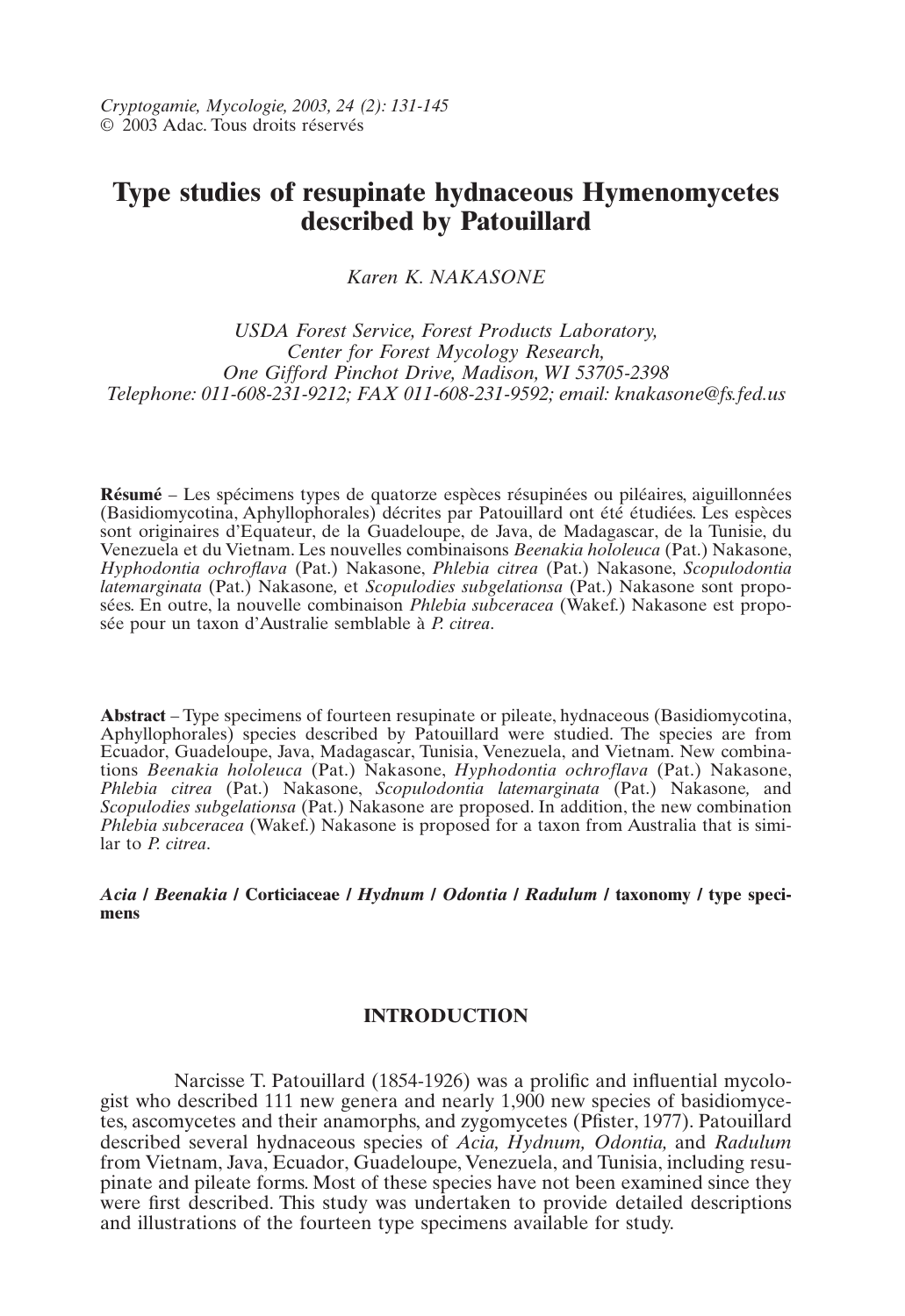#### 132 K. K. Nakasone

# **MATERIALS AND METHODS**

Patouillard's type specimens were borrowed from the Farlow Reference Library and Herbarium of Cryptogamic Botany (FH) and Museum National d'Histoire Naturelle, Laboratorie de Cryptogamic (PC). Thin, freehand sections from the specimens were mounted in aqueous potassium hydroxide (2% weight/volume) and aqueous phloxine (1% w/v) or Melzer's reagent (Hawksworth *et al*., 1995, p. 437) and examined under an Olympus BH2 compound microscope. Drawings were made with a camera lucida attachment. An Olympus zoom stereo microscope, model SZH, with a DP10 digital camera system was used to take photographs of the hymenophores. Color names are from Kornerup and Wanscher (1978) or, if capitalized, from Ridgway (1912), and literature citations follow B-P-H/S (Bridson & Smith, 1991) for journals and the Taxonomic Literature second edition series (Stafleu & Cowan, 1976-1988) for books. Herbarium designations follow those of Holmgren *et al*. (1990).

## **TAXONOMIC PART**

*Acia sericea* Pat. in Duss, *Énum. champ. Guadeloupe* p. 19. 1903.

- *Hydnum sericeum* (Pat.) Sacc. & D. Sacc. in Sacc., *Syll. fung*. 17: 151. 1905.

= *Hyphodontia brevidens* **(Pat.) Ryvarden**, *Occasional Papers of the Farlow Herbarium of Cryptogamic Botany* 18: 9. 1983.

Holotype: Guadeloupe, Camp Jacob, sur la racine sous ligneuses d'une scitaminée, no. 223 (FH).

Basidiome resupinate, effused, with a loose, open, porous texture, greyish orange (5B4), odontoid with very small spines, up to  $300 \times 80$  µm, up to seven spines per mm, margin not observed. Hyphal system monomitic but appearing dimitic from tramal cystidia (pseudocystidia). Subicular hyphae with typical *Hyphodontia*-like aspect, 3-4 µm diam, nodose septate, walls thin to thick, hyaline, smooth. Tramal cystidia very long, with a basal clamp connection, arising from subiculum and forming core of spines, walls thick. Basidia 4-sterigmate, rare. Basidiospores subglobose to broadly ellipsoid,  $4.5-5(-5.5) \times 3.5-4.5$  µm, walls thin, hyaline, smooth, negative in Melzer's reagent.

*Acia sericea* is conspecific with *Hyphodontia brevidens*, a distinctive but rare species known from Brunei (Hjortstam *et al*., 1998), Ecuador, and Rwanda (Langer, 1994).

*Hydnum chlorascens* Pat., *Bulletin Trimestriel de la Société Mycologique de France* 18: 50. 1902.

*= Kavinia alboviridis* **(Morgan) Gilb. & Budington**, *Journal of the Arizona Academy of Science* 6 (2): 95. 1970.

Holotype: Tunisie, El Feidja, tronc de chêne liege (*Quercus suber* L.), 19 Avril 1901  $(FH)$ .

Basidiome resupinate, widely effused,  $12 \times 2$  cm, hydnaceous with thin, smooth or felty areas between spines, soft, pale yellow (4A3) or light orange (5A4) to olive brown [4(E-F)8] or yellowish brown (5B8); spines subulate, up to  $3 \times$ 0.3 mm, 3-4 spines per mm, soft, smooth, gradually tapering to an acute apex, at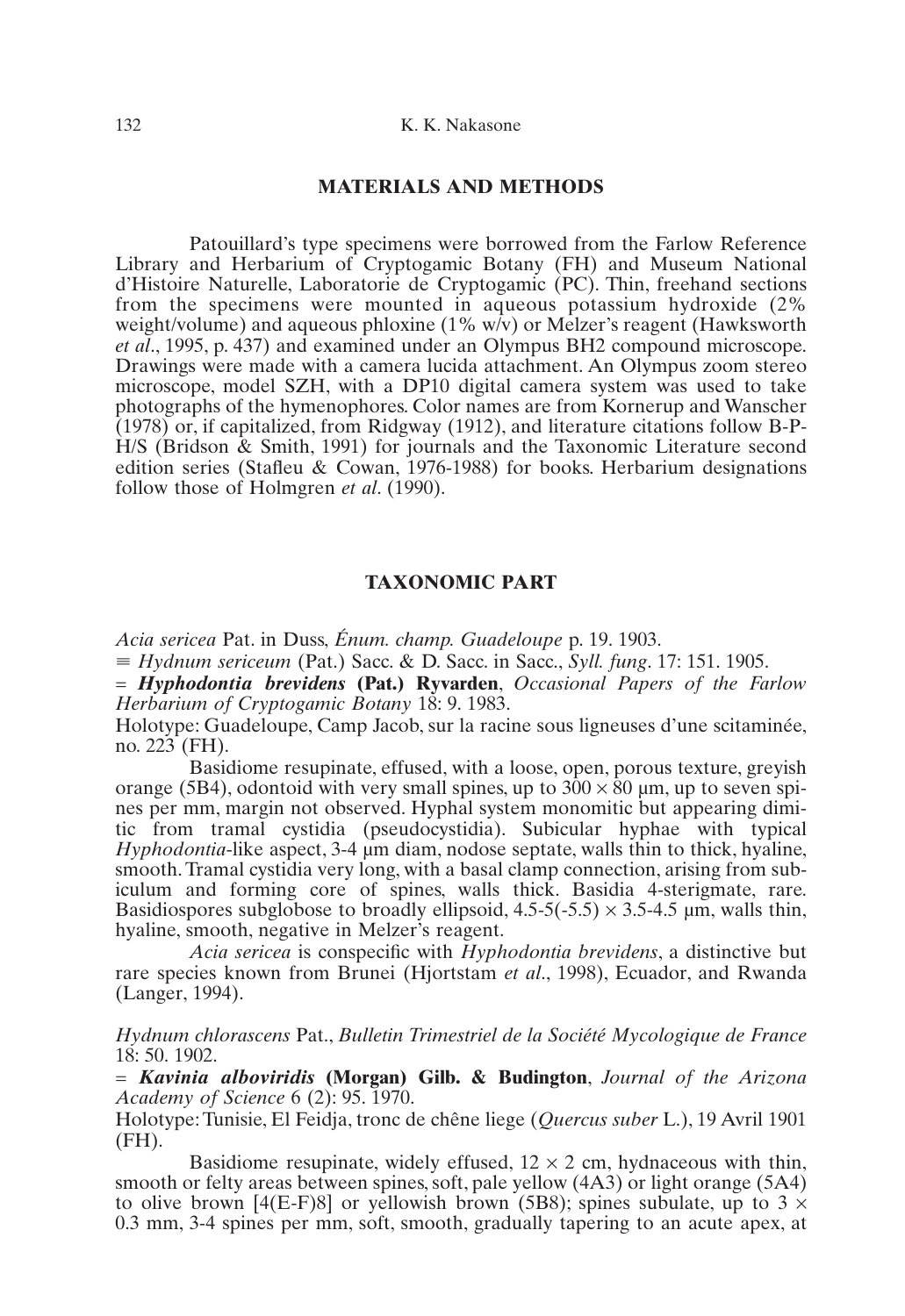#### Hydnaceous Hymenomycetes described by Patouillard 133

first pale yellow or orange then becoming olive brown to brown; margin adnate, fimbriate with radiating cordons, white to pale orange, sterile. Hyphal system monomitic. Subicular hyphae 1.8-3.5 µm diam, nodose septate, walls thick to slightly thickened, hyaline to light brown, smooth. Cystidia none. Basidia rare, clavate,  $26-32 \times 6$  µm, tapering to 2-2.5 µm diam, with a basal clamp, 4-sterigmate, walls thin, hyaline, smooth. Basidiospores abundant, fusiform,  $7-8(-10) \times 2.8-3.5 \text{ µm}$ , walls thin, yellow to light brown, finely spinose, negative in Melzer's reagent.

*Hydnum chlorascens* is conspecific with *Kavinia alboviridis*. The type specimen is a large collection of five pieces that is in good condition with numerous basidiospores on the hymenial surface, although basidia were rarely observed.

## *Hydnum citreum* Pat. in Pat. & Lagerh., *Bulletin de l'Herbier Boissier* 3: 55. 1895. Figs. 1, 3, 4

## - *Phlebia citrea* **(Pat.) Nakasone,** *comb. nov.*

Holotype: Ecuador, Pululahua, sur troncs pourris, leg. de Lagerheim (FH).

Basidiome widely effused,  $9 \times 15$  mm, closely adnate, hydnaceous to plicate, with smooth, felty, subfelty, to porose areas between spines and folds, 70- 125 µm thick, ceraceous to subceraceous, with a mottled appearance from the contrasting dark spines and light-colored hymenial areas; cracks developed in localized areas; context cream-colored; hymenophore composed of tubercules and folds, spines cylindrical, up to  $0.8 \times 0.2$  mm, 3-4 spines per mm, terete, single or sometimes fused at base, ceraceous, smooth, with an obtuse, rounded apex, mature tubercules brownish orange  $[5C(4-6)]$ , golden brown  $(5D7)$  to brown  $(6E7)$  with thin, light yellow (4A5) to light orange (5A4) areas between spines, spines becoming smaller and light orange (5A4) toward margins, folds narrow, up to 1 mm long, rarely branched, sometimes radiating; margin indistinct or slightly raised, cream-colored, felty to fimbriate.

Hyphal system monomitic, composed of nodose-septate generative hyphae. Spines composed of a central core of agglutinated hyphae, sometimes with a pseudoparenchymatous aspect, enclosed by distinct subhymenial and hymenial layers; hyphae and hymenial elements coated with a thin layer of brownish yellow mucilaginous material that does not react or dissolve in KOH, occasionally hyphae in base of tubercules heavily encrusted with hyaline, crystalline materials. Subiculum 50-70 µm thick, composed of agglutinated hyphae arranged parallel to substrate; subicular hyphae  $2.2\n-5 \mu m$  diam, nodose septate, sparingly branched, walls thin, hyaline, coated with mucilaginous materials; occasionally wider hyphae (4-5 µm diam) adjacent to substrate heavily encrusted with closely appressed, hyaline, crystalline material. Subhymenium up to 18 µm thick, composed of short-celled, non-agglutinated hyphae in a compact, dense tissue; subhymenial hyphae 1.5-3 µm diam, nodose septate, frequently branched, walls thin, hyaline, coated with brownish yellow mucilaginous material. Hymenium composed of cystidia and basidia in a dense palisade. Cystidia fusiform with a rounded apex,  $30-40 \times$ 4-5.5 µm, tapering to 1.5-2 µm diam at base, with a basal clamp connection, protruding up to 20  $\mu$ m, walls thin, hyaline, smooth or coated with yellow mucilaginous material. Basidia narrowly clavate,  $16-25 \times 3-4 \mu$ m, tapering to 1.5-2  $\mu$ m diam at base, with a basal clamp connection, 4-sterigmate, walls thin, hyaline, smooth or coated with yellow mucilaginous material. Basidiospores short cylindrical to ellipsoid,  $4-5 \times (1.8)$  2-2.2 µm, walls thin, hyaline, smooth, negative in Melzer's reagent.

Additional specimen examined: U.S.A., Louisiana, E. Baton Rouge Parish, Jefferson Hwy, Cazedessus residence, on corticate branch of *Quercus nigra* L., 9 April 1982, M. Blackwell 636 (ARIZ, CFMR).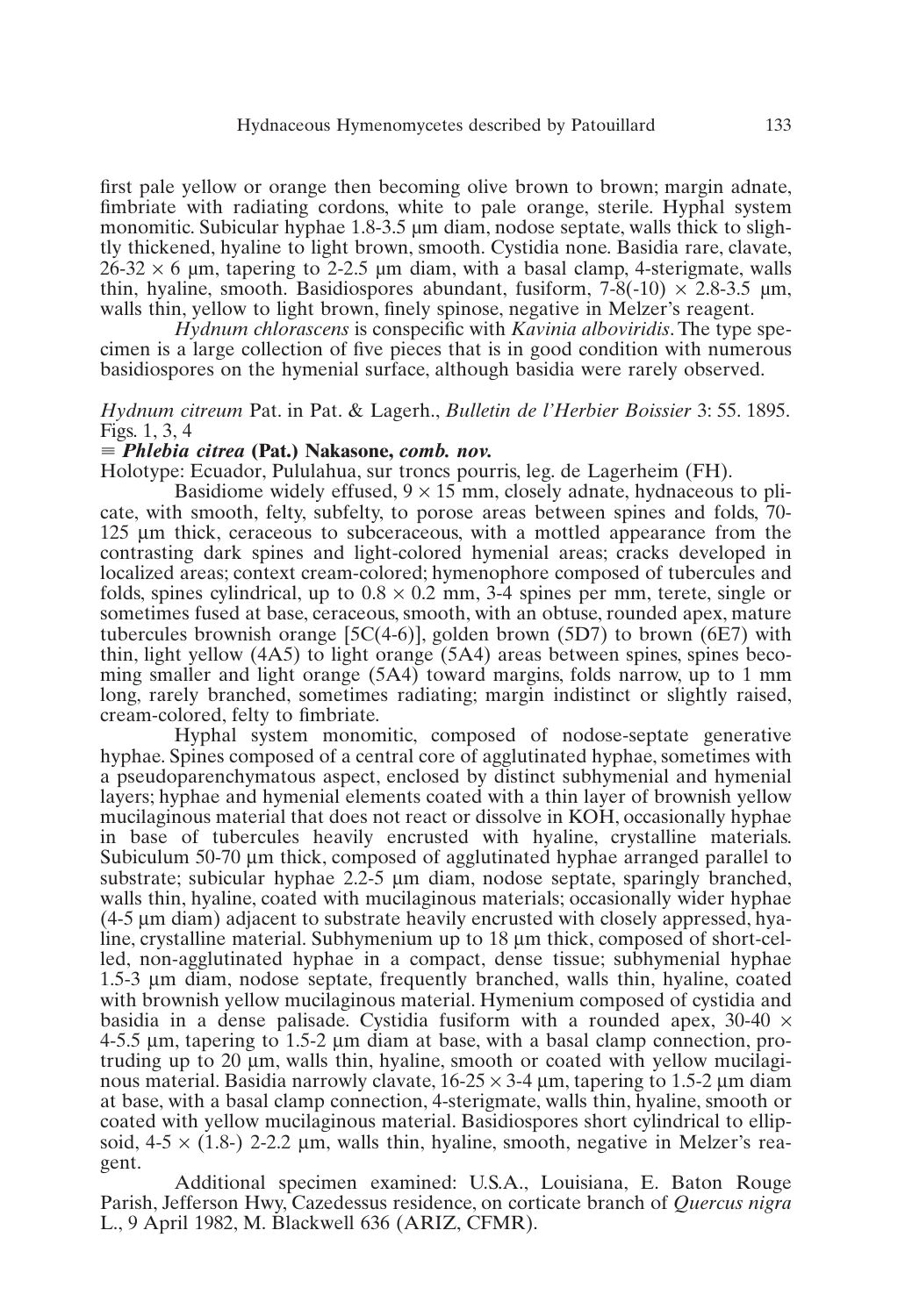134 K. K. Nakasone

Figs. 1-2. Camera lucida drawings of microscopic elements from basidiomes. Fig. 1, *Hydnum citreum* (holotype), a, cystidia; b, basidia; c, basidiospores. Fig. 2, *Hydnum glaucum* (holotype), a, subicular hyphae; b, basidia; c, basidiospores; d, fascicles of hyphae protruding through spine.

The holotype is in good condition although basidia and basidiospores were not observed in all parts of the specimen. The specimen apparently has darkened from the original yellow-orange color described by Patouillard and de Lagerheim (1895). The fragile and inconspicuous cystidia should be observed before squashing the mounted sections. The plicate hymenophore is slightly developed and was observed only in one area near the margin; nevertheless, this is a critical feature of this species. The ceraceous texture and plicate hymenophore of the basidiome, fusiform cystidia, narrowly clavate basidia, and small, cylindrical basidiospores indicate that *H. citreum* is congeneric with *Phlebia* species. This is consistent with Patouillard and de Lagerheim's (1895) observation that *H. citreum*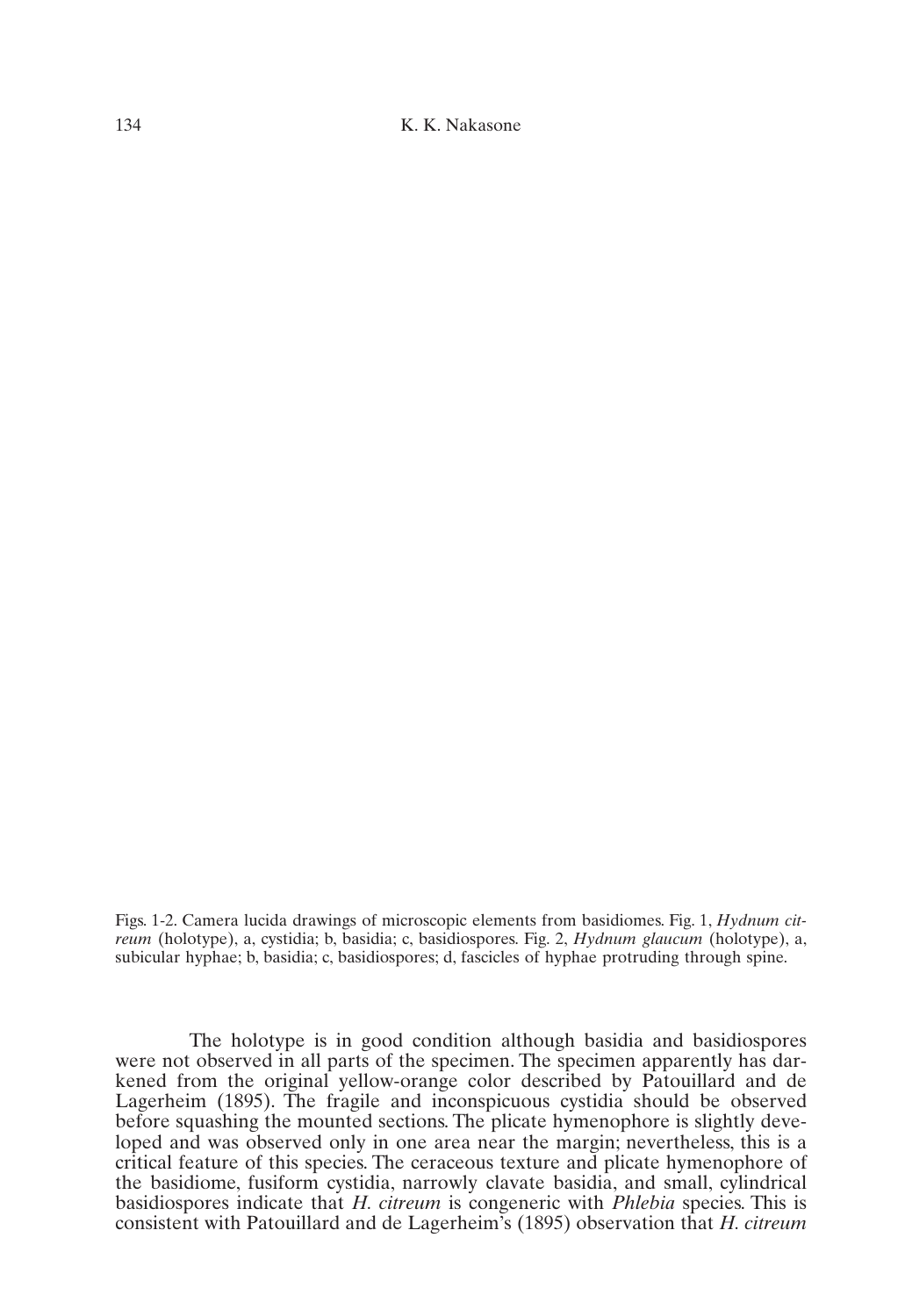is similar to *H. fuscoatrum* Fr. (= *Phlebia fuscoatra* (Fr.) Nakasone). *Phlebia citrea* is most similar to *Acia subceracea* Wakef. Both taxa have spines with rounded apices and cystidia of similar shape and size. *Acia subceracea,* originally described from Australia, has slightly larger basidiospores (5-6  $\times$  2.5-3 µm) and spines (1.5  $\times$ 0.3 mm). Thus, the new combination, *Phlebia subceracea* (Wakef.) Nakasone, *comb. nov*. (Basionym: *Acia subceracea* Wakef., *Transactions of the Royal Society of South Australia* 54: 155. 1930), is proposed.

*Hydnum glaucum* Pat., *Annales du Jardin Botanique de Buitenzorg, Supplement* 1: 115. 1897.

## Figs. 2, 5, 6

Holotype: Java, forêt de Tjibodas, Janv. 1895, leg. Massart no. 1227 (FH).

Basidiome resupinate, effuse, developing a few knobby outgrowths,  $5 \times$ 5 mm, that support spines, hydnaceous with distinct smooth areas between spines, up to 1.5 mm thick excluding spines, sometimes developing tubercules on spines, ceraceous, light brown  $[6D(4-5)]$ , greyish brown  $(6F3)$ , or brown  $(6F4)$  with patches of greyish orange (5B4); no cracks developed; not reacting to KOH; context bilayered with a brown, ceraceous upper layer, up to 150 µm thick, and a thicker, off-white, membranous lower layer, up to 1.3 mm thick; spines subulate, tapering gradually to an acute, entire apex, up to  $5 \times 0.5$  mm, 2-5 spines per mm, single or fused at base, often procumbent and fused to basidiome surface, terete, ceraceous or brittle, smooth but procumbent spines developing small warts, brown, glaucous, at apex brownish yellow to off-white; margin not observed.

Hyphal system monomitic with nodose-septate generative hyphae. Spines composed of an inner core of tramal hyphae arranged in parallel, then developing a dense, narrow (20-30 µm thick), brownish yellow subhymenial layer and a narrow (20-60 µm thick), dark brown hymenial layer, apex sterile with protruding tramal hyphae encrusted with crystalline and brownish yellow mucilaginous material; tramal hyphae 2-5.5 µm diam, nodose septate, sparingly branched, lumen narrow and pulling away from walls, walls thin to thick, hyaline, smooth. Subiculum in lower part next to substrate a dense tissue of intertwined hyphae interspersed with hyphal strands running parallel to substrate, in upper part developing lacunae and hyphae becoming vertical; subicular hyphae 2-7  $\mu$ m diam, nodose septate, rarely branched and developing H-connections in hyphal strands to frequently branched, often branches short and knobby, walls hyaline, up to 1.8 µm thick, smooth. Subhymenium thickening, up to  $65 \mu m$  thick, a compact, dense tissue of vertically oriented hyphae; subhymenial hyphae 1.5-3 µm diam, nodose septate, short-celled, irregular, frequently branched. Hymenium composed of a dense, compact palisade of basidia and fascicles of hyphae. Fascicles of hyphae scattered over hymenial surface, up to 45  $\mu$ m broad, protruding up to 30  $\mu$ m, often covered by hyaline, mucilaginous substance, composed of undifferentiated, cylindrical, unbranched, aseptate, thin-walled hyphae, 1.5-3 µm diam, with rounded, obtuse apices. Basidia cylindrical to narrowly clavate,  $14{\text -}20 \times 2{\text -}3.5$  µm, tapering to 1.5-2 µm diam at base, nodose septate at base, 4-sterigmate, sterigmata slender, up to 3.5 µm long. Basidiospores narrowly cylindrical to allantoid,  $5-6 \times 1-1.3$  µm, walls thin, hyaline, smooth, negative in Melzer's reagent.

This striking species is characterized by long spines with a glaucous cast, densely intertwined, thick-walled subicular hyphae, small, slender basidia, and narrowly cylindrical to allantoid basidiospores. The knobby outgrowths and hyphal fascicles are important, cryptic features. The generic placement of *H. glaucum* is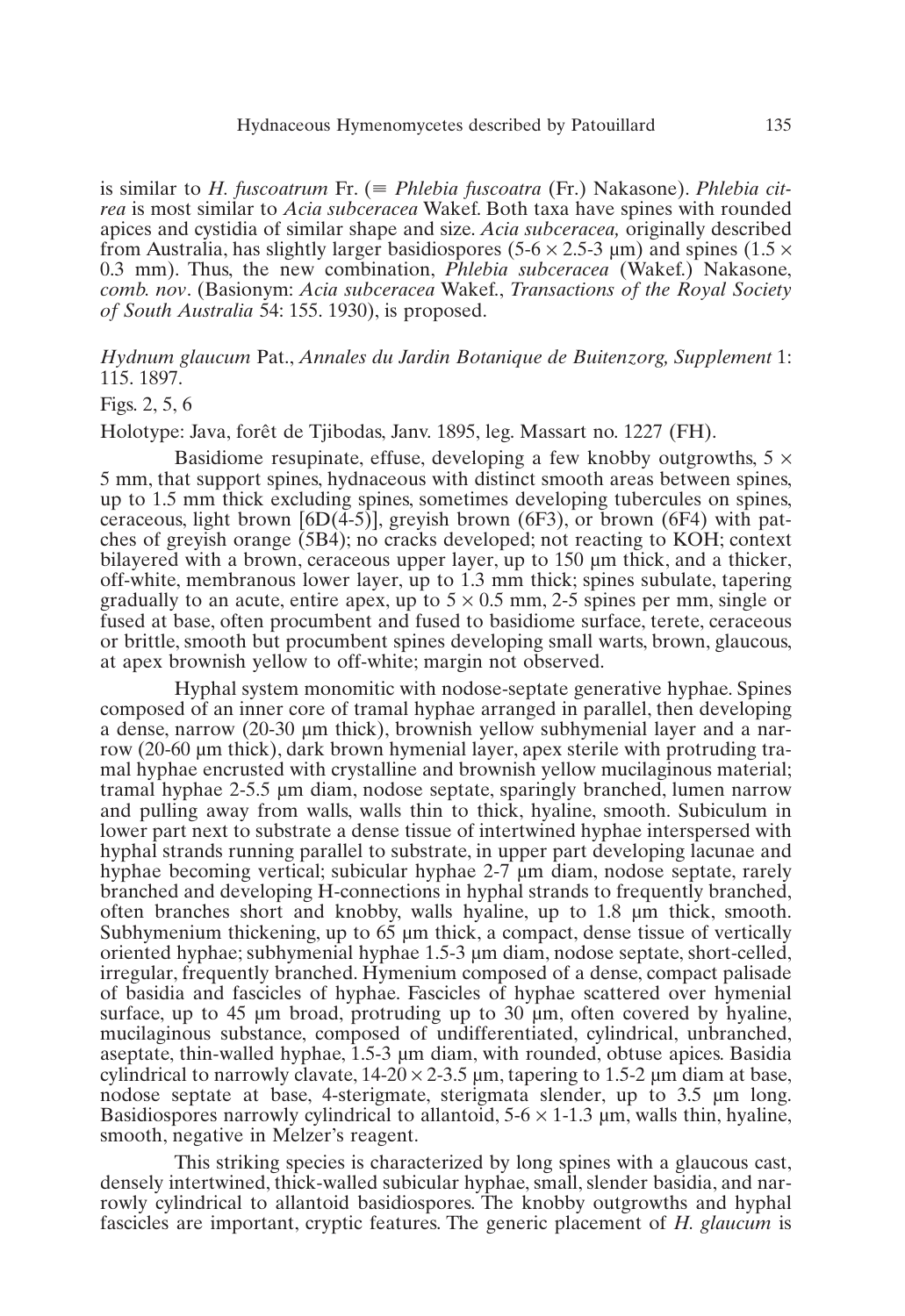136 K. K. Nakasone

Figs. 3-13. Close-up photographs of basidiome hymenophores. Figs. 3 and 4, *Hydnum citreum* (holotype). Figs. 5, *Hydnum glaucum* (holotype). Fig. 6, *Hydnum glaucum* (holotype) tubercules developed on procumbent spines. Figs. 7 and 8, *Hydnum ochroflavum* (holotype). Fig. 9, *Odontia latemarginata* (holotype). Fig. 10, *Odontia leucacantha* (holotype). Fig. 11, *Odontia subgelationsa* (holotype). Figs. 12 and 13, *Radulum calceum* (holotype). Bar equals 1 mm.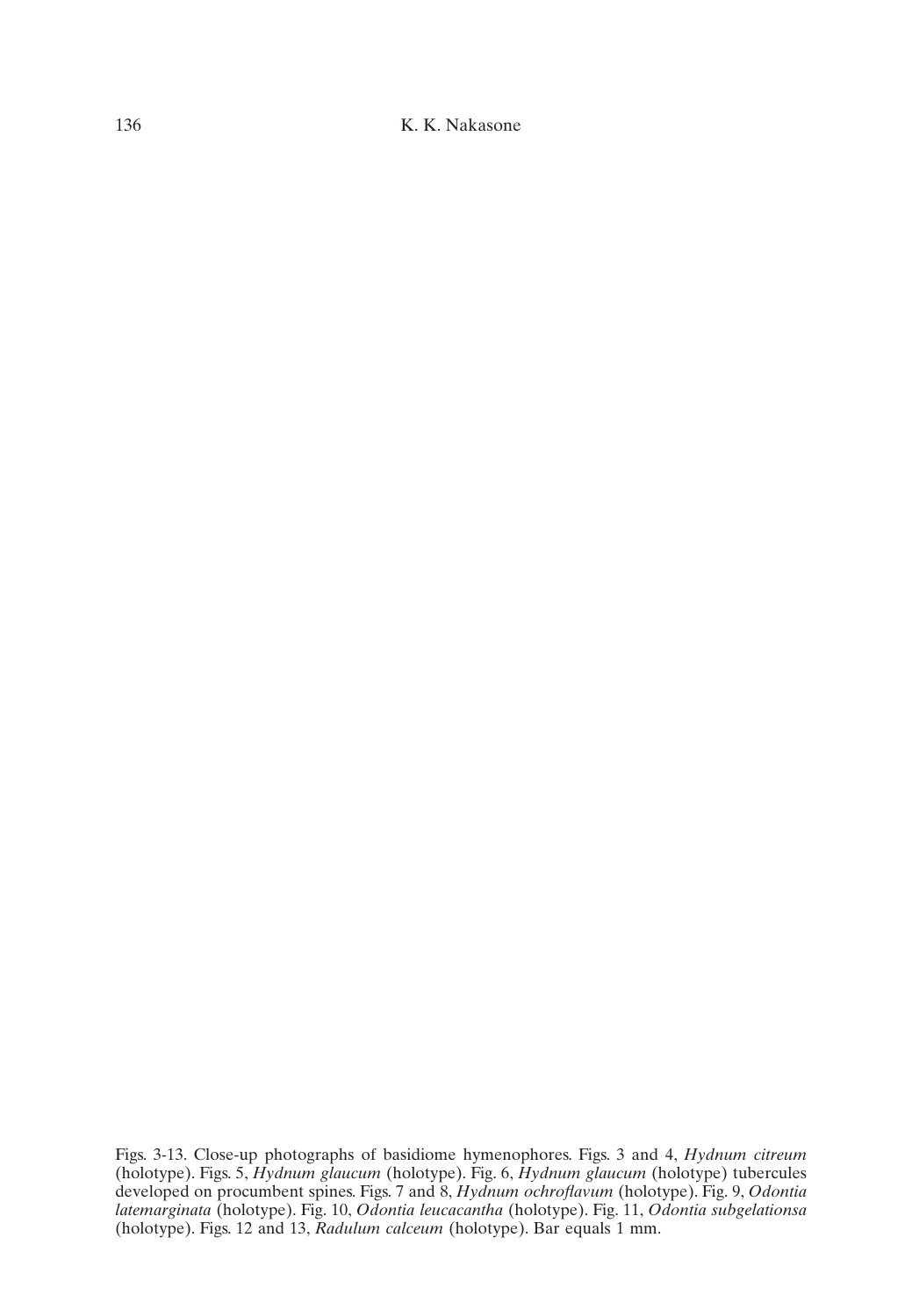not known; however, basidia, basidiospores, and the thick-walled subicular hyphae are reminiscent of those found in *Dacryobolus sudans* (Fr.) Fr.

*Hydnum hololecum* Pat., *Bulletin du Muséum National d'Histoire Naturelle* 30: 410. 1924.

Fig. 14

## - *Beenakia hololeuca* **(Pat.) Nakasone,** *comb. nov***.**

Holotype: Madagascar, Sakaramy, Province de Diègo Suarez, sur les vieux bois, 20 Mars 1917, Wanch 101 No. 2, leg. M. Poisson (PC).

Basidiome pileate, specimen consists of two spathulate pieces,  $22 \times 18$  mm and  $21 \times 12$  mm, narrowed to about 7 mm at base, sessile, apparently laterally attached, pileus upper surface with smooth areas and shallow ridges and furrows, up to 3 mm thick, fragile, soft, brown (6D6) to yellowish brown (5D5) with scattered brown (6E6) areas, lower surface with a hydnaceous hymenophore; context white, friable; spines cylindrical to conical, with acute apices, up to  $2 \times 0.2$ -0.3 mm, 4 spines per mm, terete to compressed, occasionally fused, smooth, brittle, soft, light brown (6D6) to pale orange (5A3), distinct smooth areas between spines disappear as spines become larger; margin smooth at first, then developing small spines.

Hyphal system monomitic with nodose-septate generative hyphae. Pileus trama composed of moderately dense, intertwined hyphae; pileal hyphae 2-5 µm diam, nodose septate, even, occasionally branched, walls thin, hyaline smooth. Spines composed of a core of tramal hyphae in parallel enclosed by subhymenial and hymenial layers; tramal hyphae 2.5-4 µm diam, nodose septate, even, infrequently branched, occasionally with H-connections, forming the sterile apex, walls thin, hyaline, smooth. Subhymenium 10-20 µm thick, composed of short-celled,

Figs. 14-15. Camera lucida drawings of microscopic elements from basidiomes. Fig. 14, *Hydnum hololeucum* (holotype), a, hyphae from pileus trama; b, basidia; c, basidiospores; d, hyphae from spine apex. Fig. 15, *Hydnum ochroflavum* (holotype), a, cystidia, sphaeropedunculate type; b, cystidia, torulose type; c, basidia; d, vegetative lagenocystidia; e, basidiospores.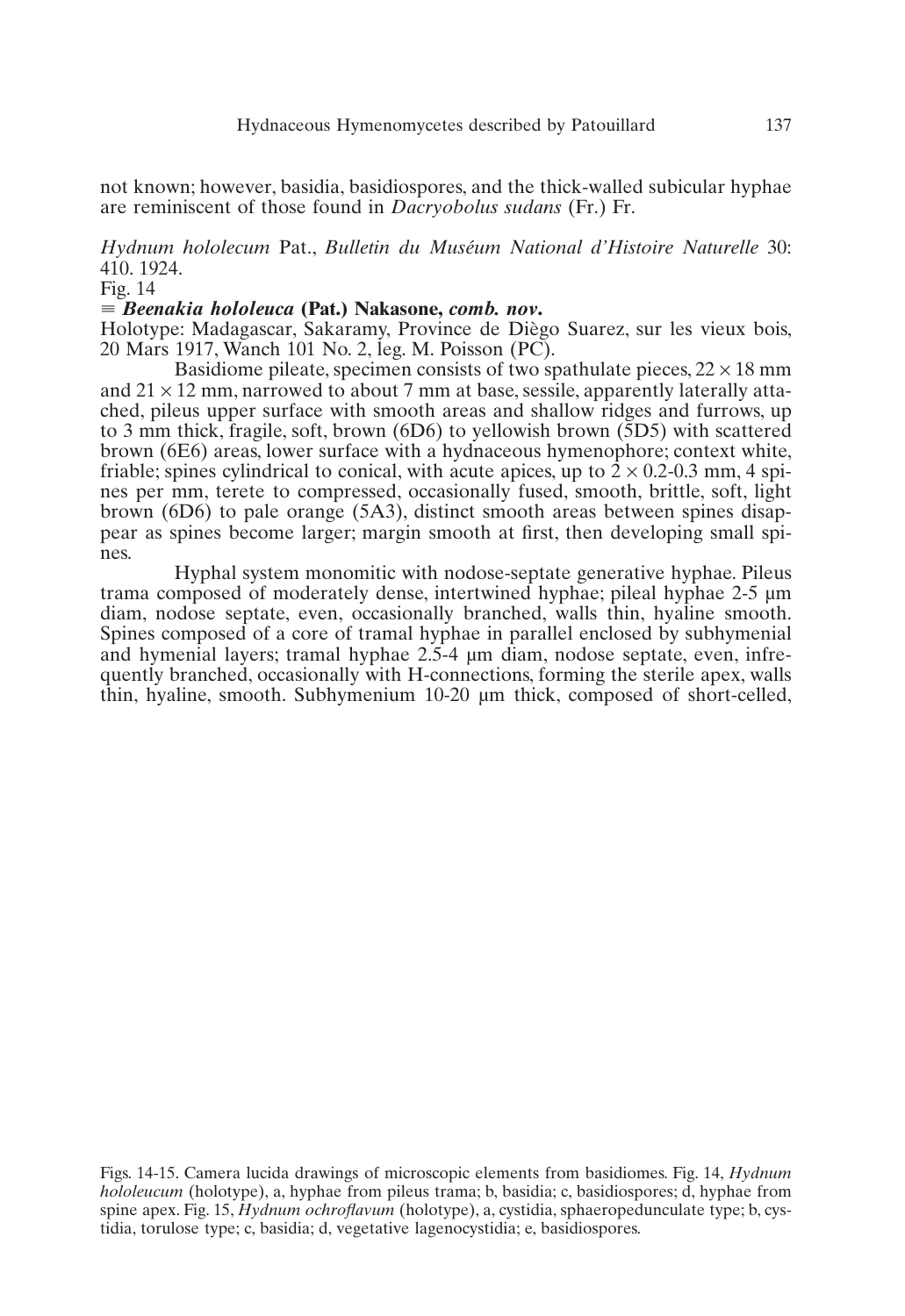much branched hyphae. Hymenium up to 10 µm thick, a palisade of primarily immature basidia. Cystidia absent. Basidia obclavate at first, often curved at base,  $12-18 \times 6-8$  µm, tapering to 1.5-2 µm diam at base, with a basal clamp, 4-sterigmate, walls thin, hyaline, smooth. Basidiospores ellipsoid,  $4.5-5.5 \times 3.2-4(-4.5)$  µm, walls thick to slightly thickened, hyaline, asperulate, not reacting in Melzer's reagent.

The holotype specimen is in good condition except for the scarcity of mature basidia. *Beenakia hololeuca* appears to be closely related to *B. subglobospora* Nuñez & Ryvarden (Nuñez & Ryvarden, 1994) especially when comparing basidiospore size and shape; however, discrepancies in basidiome form and upper pileus surface texture remain. A comparative study of the two taxa is necessary to determine if they are conspecific.

# *Hydnum ochroflavum* Pat., *Bulletin du Muséum National d'Histoire Naturelle (Paris)* 29: 337. 1923.

Figs. 7, 8, 16

## - *Hyphodontia ochroflava* **(Pat.) Nakasone,** *comb. nov.*

Holotype: (Vietnam), Annam, Nha Trang, 4 July 1922, leg. Poilane no. 4379 (PC). Basidiome resupinate, widely effused, largest piece  $9 \times 4.5$  cm (up to 30  $\times$ 15 cm, Patouillard 1923), adnate, up to 1.5 mm thick (including prostrate spines), hydnaceous, spines crowded, dense, soft, brittle; no cracks observed; spines cylindrical, terete or compressed, up to  $3 \times 0.1$ -0.3 mm, 3-5 spines per mm, apices acute or rounded, fused at the base or laterally, often prostrate and fused to substrate, smooth to finely tomentose especially at base, brownish orange [5C(5-6)], Cinnamon-Buff,Tawny Olive, or Buckthorn Brown, with patches of Saccardo's Umber; margin not observed.

Hyphal system monomitic with nodose-septate generative hyphae. Spines with a central core of parallel, somewhat thick- to thick-walled tramal hyphae, which superficially resemble skeletal hyphae, surrounded by subhymenial and hymenial layers, often with lagenocystidia developed on vegetative hyphae at base of spines; tramal hyphae 2-4 µm diam, nodose septate, sparingly branched, walls up to 1  $\mu$ m thick, hyaline to dark yellow, smooth. Subhymenium up to 20  $\mu$ m thick; subhymenial hyphae 2-3  $\mu$ m diam, nodose septate, short-celled, frequently branched, walls thin, hyaline, smooth. Hymenium a dense palisade of cystidia and basidia. Cystidia of three types: (1) lagenocystidia rare in hymenium, lageniform, 16-22  $\times$  2.5-4 µm, tapering to 1.5 µm diam at base, terminal, with a basal clamp connection, walls thin, hyaline, encrusted at apex with hyaline crystals; frequently developed on vegetative hyphae at base of spines, lageniform to acicular,  $15{\text -}25 \times$ 1-2.5 µm, lateral, arising at right angles, lacking basal clamp or septum, walls thin to thick, hyaline, encrusted at apex with loosely adherent, hyaline crystals; (2) torulose, cylindrical to slenderly clavate, capitate, often with an apical papilla, scattered throughout hymenium,  $(12-)19-40 \times 3-4 \mu$ m, tapering to 1.5-2  $\mu$ m diam at base, with a basal clamp connection, enclosed, walls thin, hyaline, smooth; (3) sphaeropedunculate with a long stalk, rarely found in the apex of spines,  $30-38 \times$ 6-6.5 µm, walls thin, hyaline, smooth. Basidia rare, broadly clavate with a slight median constriction,  $10-15 \times 3-4$  µm, clamped at base, 4-sterigmate, walls thin, hyaline, smooth. Basidiospores cylindrical to narrowly ellipsoid, flattened on adaxial side,  $4.5-5 \times 2-2.5(-3)$  µm, walls thin, hyaline, smooth, negative in Melzer's reagent.

The hydnaceous hymenophore, lagenocystidia, torulose cystidia, and ellipsoid basidiospores together distinguish *Hyphodontia ochroflava* from other species of *Hyphodontia*. An unusual feature of *H. ochroflava* is the development of lagenocystidia on vegetative hyphae at the base of the spines. These lagenocystidia are produced laterally, at right angles on supporting hyphae and often lack the characteristic flask shape. Another important feature is the somewhat thick- to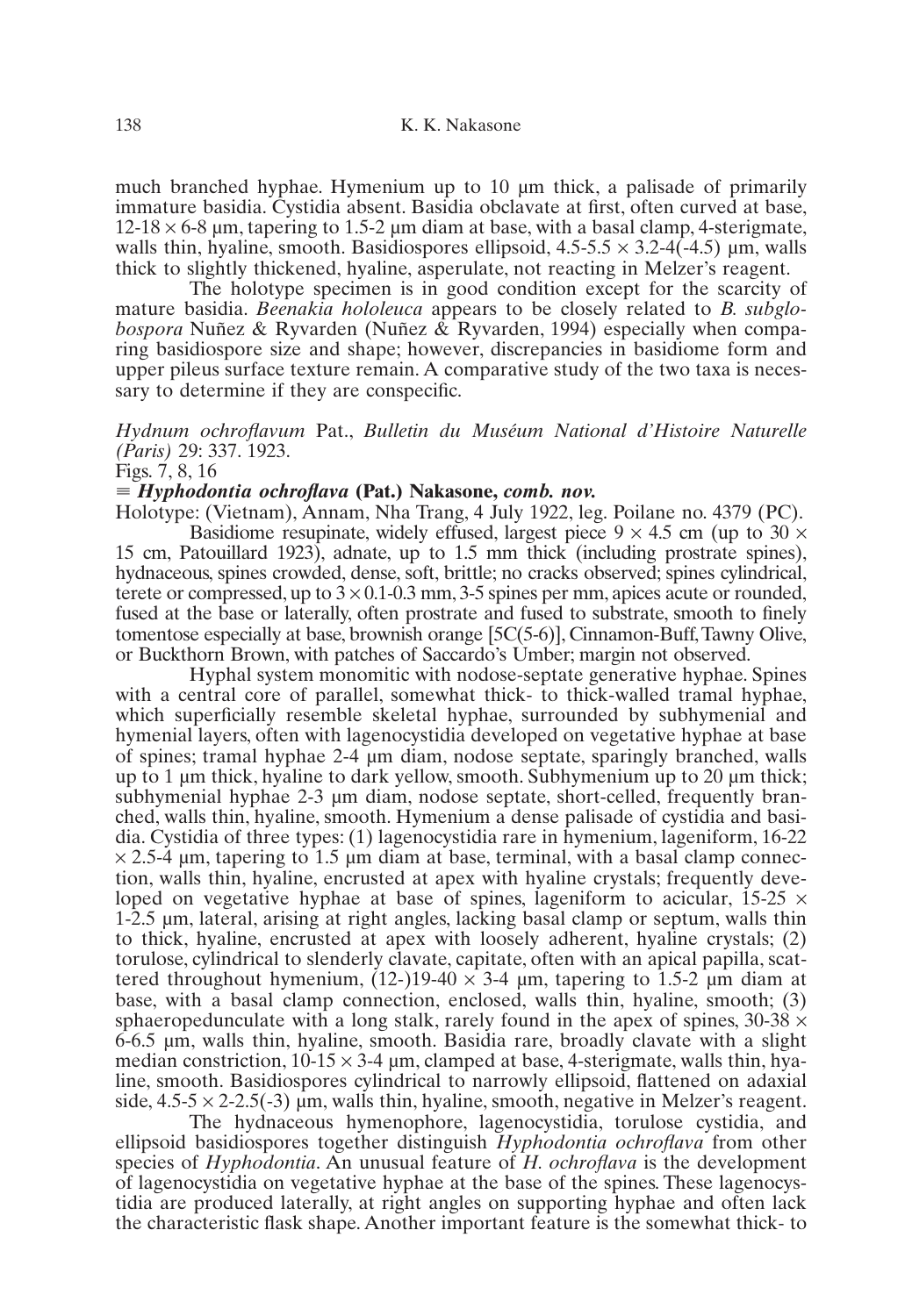Figs. 16-19. Camera lucida drawings of microscopic elements from basidiomes. Fig. 16, *Odontia latemarginata* (holotype), a, encrusted cystidia; b, basidiospores. Fig. 17*, Odontia leucacantha* (holotype), a, subicular hyphae; b, microbinding hyphae; c, basidiospores; d, hyphidia; e, basidium; f, cystidia. Fig. 18*, Odontia subgelatinosa* (holotype), a, tramal cystidia; b, hymenial cystidia; c, basidiospores. Fig. 19, *Radulum calceum* (holotype), a, ampullate hyphae from hyphal cords; b, hyphae from spine apex; c, basidia; d, basidiospores; e, hyphae protruding through spine apex.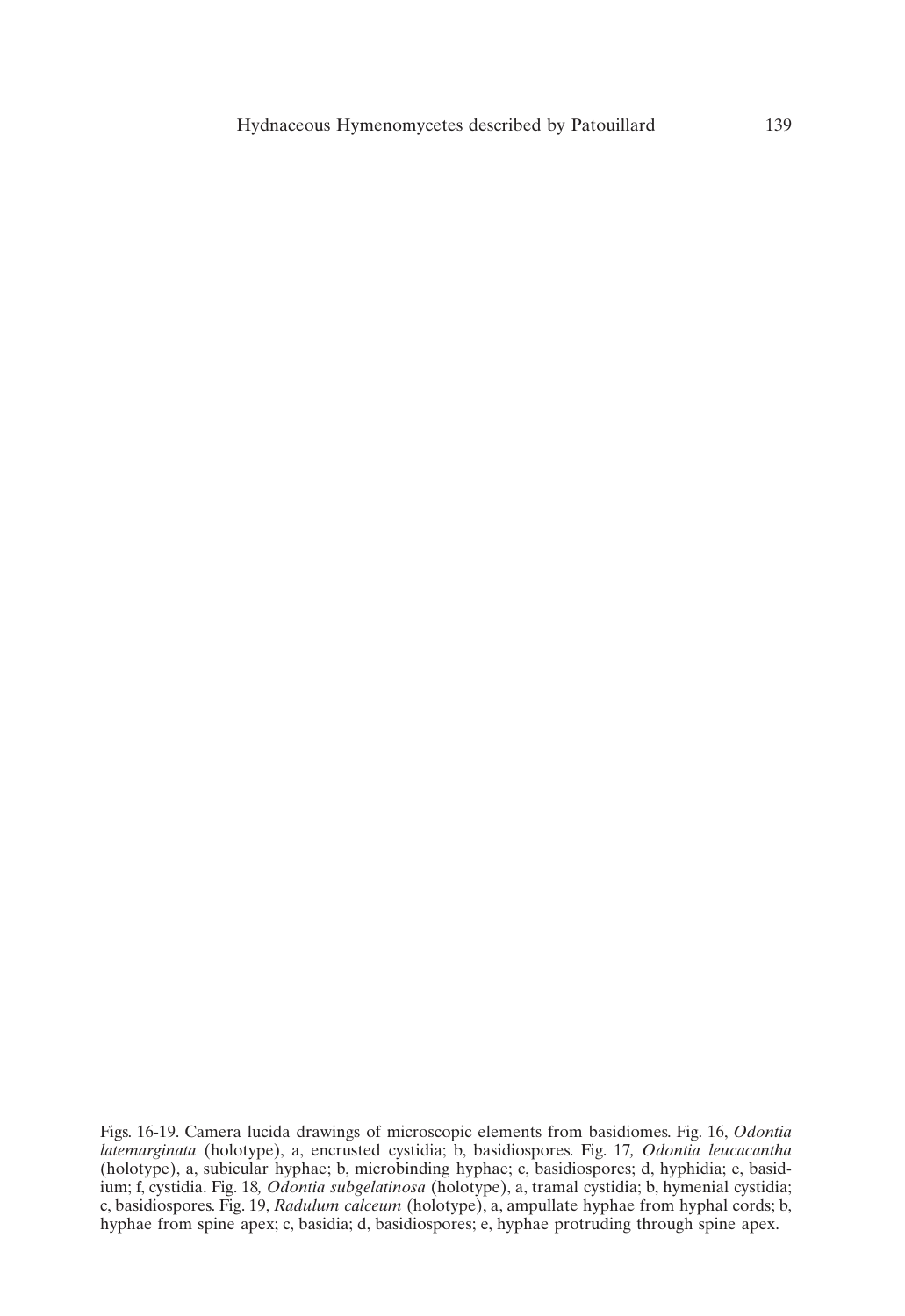thick-walled tramal hyphae of the central spine that superficially resemble skeletal hyphae. *Hyphodontia ochroflava* is closely related to *H. arguta* (Fr.) John Erikss. that possesses significantly broader basidiospores  $(4.5-6 \times 3.5-4 \text{ µm})$ .

*Hydnum tropicale* Pat. & Gaillard, *Bulletin Trimestriel de la Société Mycologique de France* 4: 38. 1888.

- *Mycoleptodon tropicale* (Pat.) Pat., *Essai tax. Hyménomyc*. p. 117. 1900. Holotype: (Venezuela, Région de Haut-Orénoque), Atures, Août, 1887, leg. A. Gaillard no. 215 (FH).

Basidiome imbricate, pileate, entire specimen  $33 \times 22$  mm, pilei up to 5 mm wide, upper pileus surface smooth, light orange (5A4), greyish orange (5B4) or brownish orange (5C4), lower pileus surface with spines, spines up to  $360 \times 180$ µm, 4-5 spines per mm, single, terete, conical, tapering to an acute apex, pale orange (5A3) to light orange (5A4); margins sterile and smooth, later developing small tubercules and ridges. Hyphal system dimitic, composed of nodose-septate generative and thick-walled, skeletal hyphae. Skeletal hyphae 2-3.5 µm diam, clamped at base, unbranched or with a short appendage near base, distributed throughout spines, walls thick, hyaline, smooth. Hymenium degraded. Cystidia (pseudocystidia) clavate with a long stalk, sometimes with swellings,  $68-160 \times 6 \overline{7}$  µm, tapering to 2-3 µm diam at base, clamped at base, originating in spine trama and curving into hymenium, walls thick but thinning at base, hyaline, encrusted at apex. Basidia and basidiospores not observed, although small, globose spores of a contaminating hyphomycete were seen.

Because of the degraded hymenophore, it is not possible to identify this specimen. The pilei, spines, dimitic hyphal system, and tramal cystidia suggest that *Hydnum tropicale* is probably a species of *Steccherinum.*

*Odontia andina* Pat. in Pat. & Lagerh., *Bulletin de l'Herbier Boissier* 3: 56. 1895. Holotype: (Ecuador), Pululahua (on rotten wood and bark), Mars 1892, leg. de Lagerheim, *ut Kneiffia andina* (FH).

Basidiome resupinate, adnate, effused, up to  $20 \times 7$  mm, composed of coalescing, small, white, orbicular patches with abrupt, defined margins,  $1 \times 2$  mm, finely spinose, spines  $100 \times 55 \mu m$ , 8-10 spines per mm. Hyphal system monomitic, generative hyphae with clamp connections. Spines composed of branched dendrohyphidia and abundant, coarse, hyaline crystals. Basidia rare, broadly clavate, 25-  $30 \times 7$ -9 µm, tapering to 3-3.5 µm at base, clamped at base, with two sterigmata. Basidiospores rare, globose to subglobose,  $8-12 \times 7-10 \mu m$ , with a distinct, papillate apiculus, walls thin to slightly thickened, hyaline, smooth, negative in Melzer's reagent.

The month is recorded differently in the protologue (as "Février") and on the holotype label (as "Mars"). Fertile areas are difficult to find in the holotype, and the microscopic features are obscured by numerous crystals. Frequently, only fragments of clamped hyphae were observed. This specimen is a species of *Dendrothele*. Although similar to *Dendrothele griseocana* (Bres.) Bourdot & Galzin in the developing sterile spines of dendrohyphidia, *O. andina* differs by having clamped hyphae and larger basidiospores.

*Odontia badia* Pat., *Journal de Botanique (Morot)* 11: 342. 1897. - *Phlebia badia* **(Pat.) Nakasone,** *Mycotaxon* 81: 487. 2002.

Holotype: (Vietnam), HN, Thinh Chaû, vieux tronc de *Psidium guyara*, 13 Xbre (December) 1891, leg. Bon no. 4969 (FH).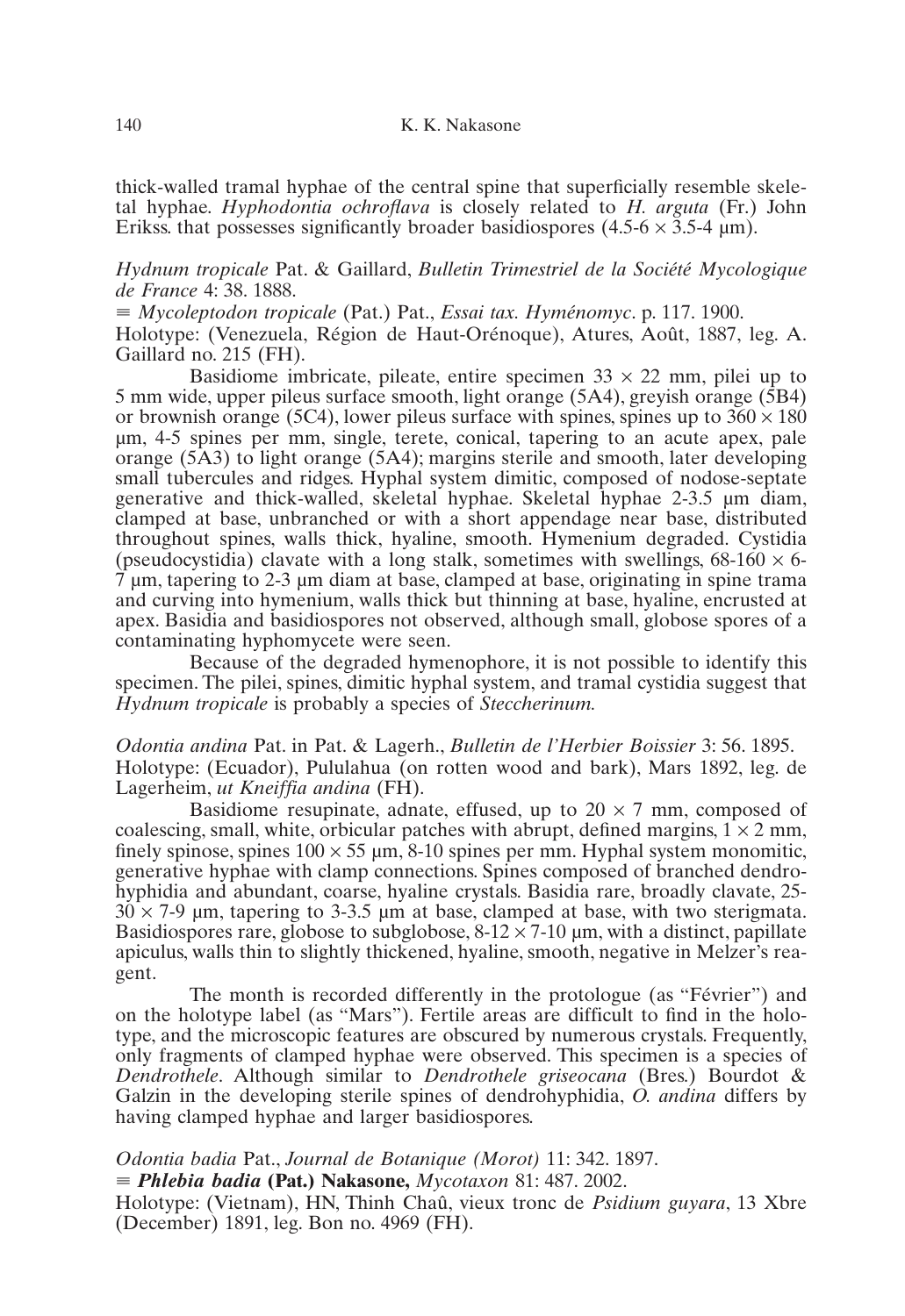#### Hydnaceous Hymenomycetes described by Patouillard 141

*Phlebia badia* was recently described and illustrated by Nakasone (2002). It is characterized by slender, ceraceous spines, a dimitic hyphal system of simpleseptate generative and thick-walled, partially dextrinoid skeletal hyphae, and clavate cystidia capped with a globular, dark yellow, resinous-like substance. The condition of the holotype specimen is only fair. The specimen is overgrown with several species of hyphomycetes, and well-developed spines are present only on the edges of several pieces of bark. Basidiospores, cystidia, and tramal hyphae were observed, but not basidia and subicula.

*Odontia hirta* Pat., *Journal de Botanique (Morot)* 11: 342. 1897.

Non *Odontia hirta* Fuckel, *Jahrbuch Nassauischen Vereins für Naturkunde* 23-24: 22. 1870.

= *Odontia patouillardii* Sacc. & P. Syd., *Syll. fung*. 14: 210. 1899.

= *Scopulodontia latemarginata* **(Pat.) Nakasone**

Holotype: (Vietnam, Tonkin), HN, V˘an Xá (Vô Xâ ), 21 Octobre 1891, leg. Bon no. 4896 (FH).

Basidiome in ten pieces, the largest a roughly rectangular piece  $8 \times 4$  cm, effused, appressed, tuberculate with distinct smooth areas between tubercules, up to 250 µm thick exclusive of tubercules, crustaceous-ceraceous; cracks scattered, deep; context homogenous, ceraceous, compact; tubercules cylindrical with rounded apices, up to  $1.5$  mm long,  $(1-)2-3$  per mm, single or clustered, finely tomentose from projecting cystidia, greyish orange (5B4) to light brown (6D4) or brownish orange (6C4); margin not observed.

Hyphal system monomitic, composed of nodose-septate, generative hyphae. Subiculum absent. Subhymenium thickening, up to 230 um thick, ceraceous, with numerous, embedded encrusted cystidia throughout trama; subhymenial hyphae agglutinated, not separable. Hymenium degraded, composed only of cystidia. Cystidia numerous, fusiform with acute apices,  $45{\text -}60 \times 7{\text -}9$  um, tapering to 2-3 µm diam at the base, with a basal clamp, developing throughout basidiome, walls slightly thickened, hyaline, smooth or moderately to heavily encrusted with hyaline, granular or crystalline materials. Basidia not observed. Basidiospores scarce, ellipsoid,  $3.5 \times 2.2$  µm, walls thin, hyaline, smooth. Small ellipsoid spores with truncate ends from a contaminating hyphomycete were observed.

Although basidiospores are scarce and basidia were not observed in the type specimen, there is no doubt that *O. hirta* is conspecific with *O. latemarginata* Pat.

*Odontia latemarginata* Pat., *Journal de Botanique (Morot)* 11: 342. 1897. Figs. 9, 16

- *Scopulodontia latemarginata* **(Pat.) Nakasone, comb. nov.**

= *Odontia hirta* Pat., *Journal de Botanique (Morot)*11: 342. 1897.

= *Odontia patouillardii* Sacc. & P. Syd., *Syll. fung*. 14: 210. 1899.

= *Odontia tessellata* G. Cunn., *Transactions of the Royal Society of New Zealand* 86(1): 89. 1959.

= *Scopulodontia loricata* Hjortstam & P. Roberts, *Kew Bulletin* 53 (4): 821. 1998. Holotype: (Vietnam, Tonkin), TH, Bái Thôn, in putrido trunco, 14 Junis 1892, leg. Bon no. 5450 (FH).

Basidiome effused, broken up in many pieces, largest fragment  $5 \times$ 2.5 mm, closely attached to substrate, smooth and felty to verrucose, up to 450 µm thick excluding tubercules, ceraceous, yellowish white to pale yellow  $[4A(2-3)]$  or greyish orange to brownish orange  $[5(B-C)4]$ ; cracks few, shallow to deep, sometimes on drying the cracked edges detach from the substrate and curve upward;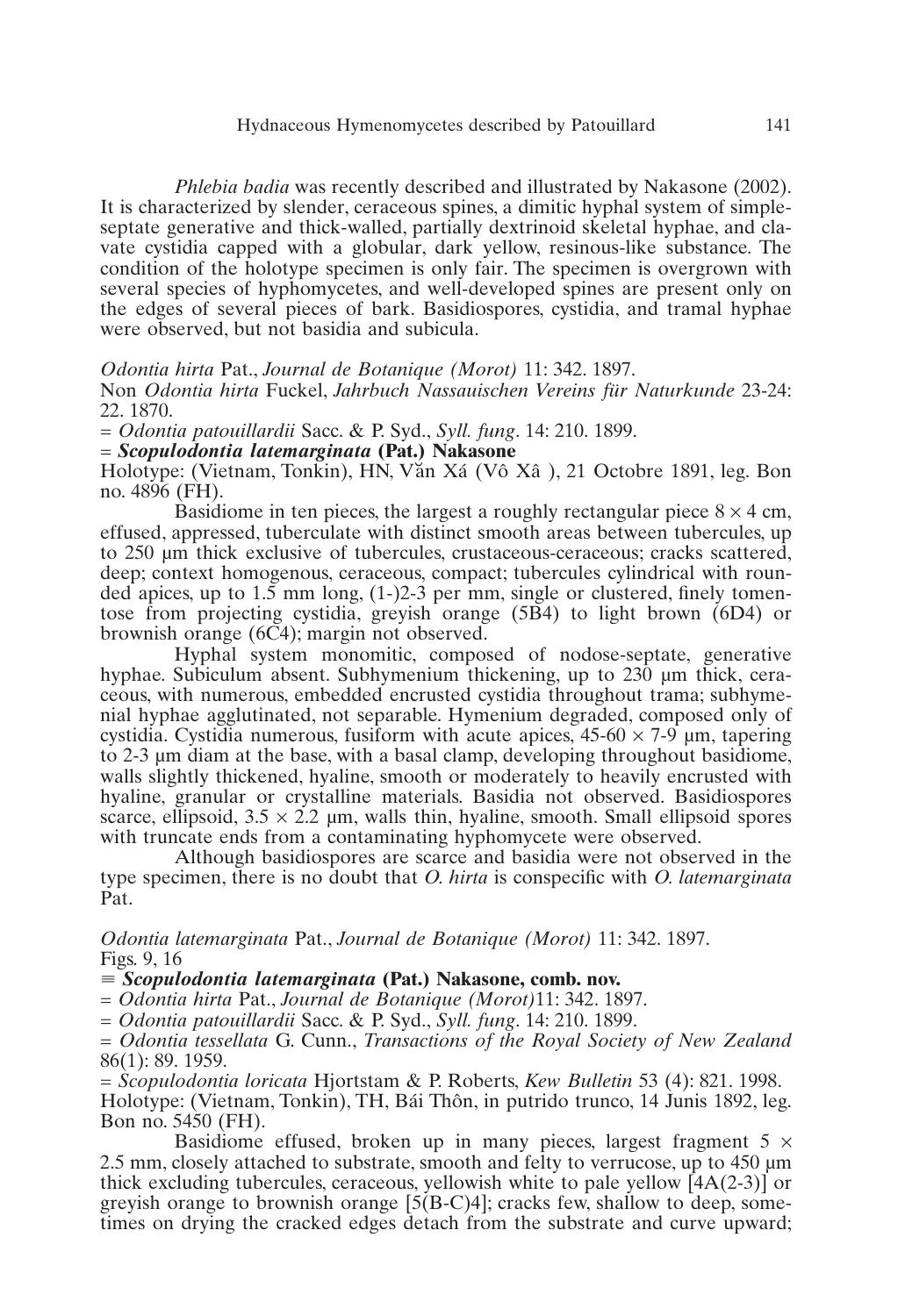context ceraceous, sometimes distinctly stratified with narrow, dark brown lines alternating with thicker, cream-colored lines; tubercules up to  $1 \times 0.25$  mm, up to 5 spines per mm, finely tomentose and glaucous from projecting cystidia, with white, rounded, smooth apices; margin not observed.

Hyphal system monomitic, composed of nodose-septate generative hyphae. Subiculum 100-200 µm thick, composed of a dense, golden yellow, compact lower layer of agglutinated hyphae running parallel to substrate and an upper layer of vertical, short-celled, agglutinated hyphae; subicular hyphae 2-5(-7)  $\mu$ m diam, nodose septate, walls thin to 1.5 µm thick, smooth, hyaline to golden yellow. Subhymenium thickening, stratified, 100-200 µm thick, a dense, agglutinated tissue of hyphae and embedded cystidia, 50-60 µm thick, layered between thin, golden yellow layers of dense, agglutinated hyphae and lacunae, 20-35 µm thick; subhymenial hyphae 2-3 µm diam, nodose septate, walls thin, hyaline, smooth. Hymenium a dense palisade of cystidia and basidia,  $\sim 50$  µm thick. Cystidia cylindrical to fusiform,  $30-65 \times 4-9$  µm, including encrustations, tapering to 1.5-3 µm diam at base, with a basal clamp connection, embedded throughout subhymenium and tubercule trama, protruding up to  $27 \mu m$ , walls thin to  $\overline{1} \mu m$  thick, hyaline, encrusted with loosely adherent crystals. Basidia not observed. Basidiospores rare, ellipsoid,  $3.5-4.5(-4.7) \times 2.2-2.5(-2.8)$  µm, walls thin, hyaline, smooth, negative in Melzer's reagent.

Additional specimens examined: BRUNEI. Temburong District, Belalong Field Centre, by river on rotten decorticated log, 17 March 1992, Spooner B440, K(M) 43726 (holotype of *Scopulodontia loricata*: K); Sungai Belalong, riverside track near Field Centre, on rotten log, 21 March 192, Spooner B587, K(M) 28122 (paratype of *S. loricata*, K). NEW ZEALAND. Otago, Ulva, Stewart Island, on bark of *Weinmannia racemosa* Linn.f., 18 Feb. 1954, J.M. Dingley, PDD 18041 (holotype *of Odontia tessellata*: PDD).

This striking species is immediately identifiable because of the stratified, rimose, dense basidiomes with rounded tubercules, encrusted, thickwalled cystidia, and small, ellipsoid basidiospores. Although the holotype specimen of *O. latemarginata* lacks basidia, it is otherwise morphologically similar to *S. loricata* and *O. tessellata*. The holotype specimen of *Odontia tessellata* is a particularly fine, extensively rimose, and well-developed specimen with the largest piece measuring 15 × 7 cm. The paratype specimen of *S. loricata* from Ecuador (on wood, T. Læssøe TL-155, K(M) 55757 (K)) differs from the holotype specimen of *S. loricata* by its longer (up to 2 mm), brittle, smooth, cylindrical spines, slightly shorter and narrower cystidia (25-50  $\times$  5-6.5 µm), and short-ellipsoid basidiospores (only 3-3.5 µm) long). Other differences in texture and thickness of the basidiome suggest that the Ecuadorian specimen is congeneric with *S. loricata* but probably is a different taxon.

See Hjortstam *et al.* (1998, as *S. loricata*) and Cunningham (1959, as *O. tessellata*) for additional descriptions and illustrations of *S. latemarginata*.

# *Odontia leucacantha* Pat., *Bulletin Trimestriel de la Société Mycologique de France* 40: 33. 1924.

Figs. 10, 17

Holotype: (Vietnam, Tonkin), ravin á Nam-Kep, sur troncs morts, Juillet 1922, leg. M. Petelot no. 457 (FH).

Basidiome resupinate, appressed, widely effused,  $90 \times 45$  mm, closely adnate, smooth, tuberculate to hydnaceous, with or without smooth areas between the spines, up to 350 µm thick exclusive of spine, ceraceous, Buckthorn Brown to Tawny Olive with a glaucous cast (from encrusted fascicles of hyphae protruding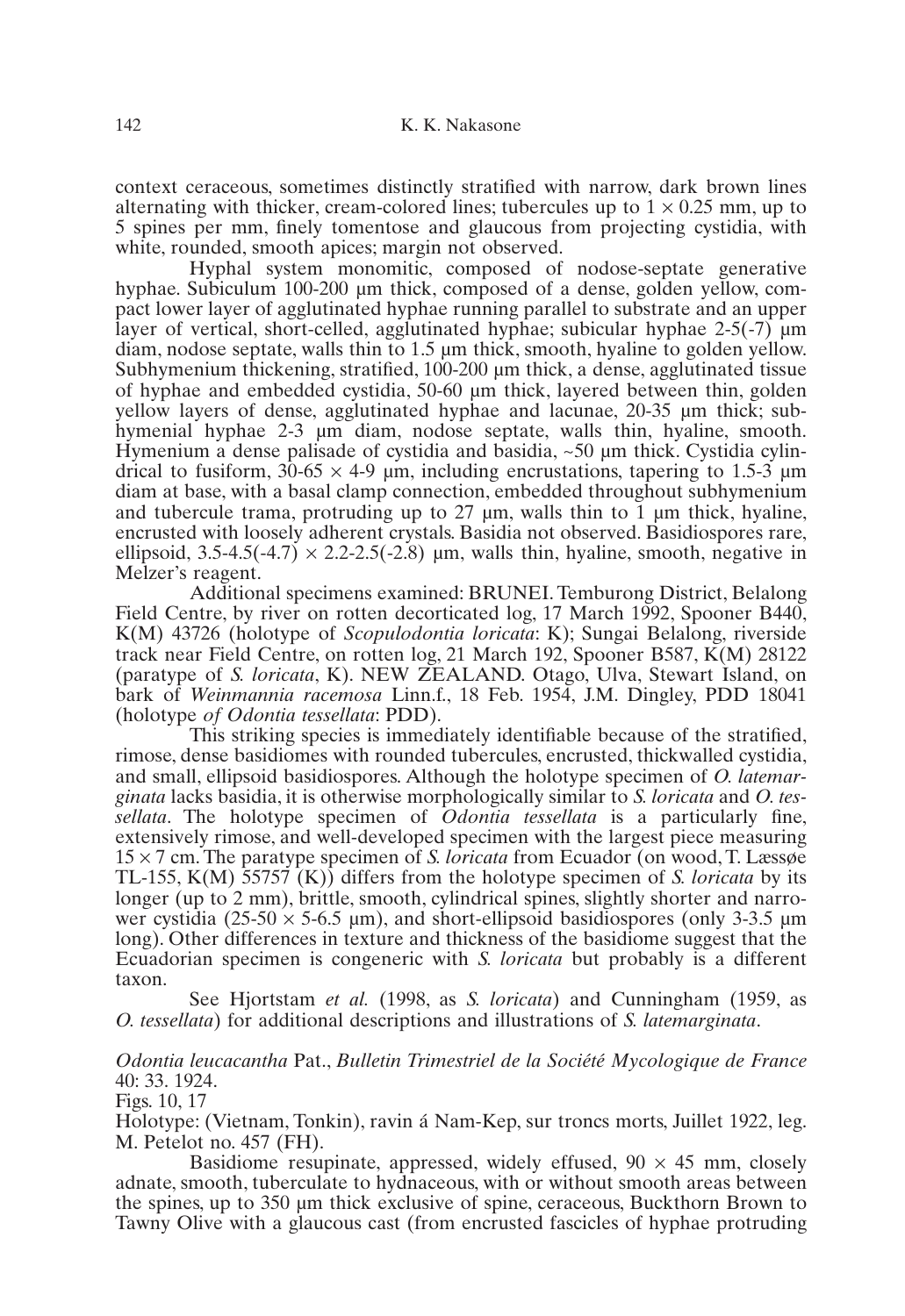from spines), turning reddish purple then black in KOH; not cracking on drying; context membranous, bright yellow; spines terete to conical,  $100-500 \times 100-400 \text{ µm}$ , 3-4 spines per mm, single or fused, ceraceous, tapering to an obtuse apex with penicillate, refractive bristles protruding up to 100 µm; margin slightly raised to raised, pale cream, even, distinct, fimbriate or indistinct and thinning out.

Hyphal system dimitic with nodose-septate generative and microbinding hyphae. Spines composed of a trama of agglutinated generative hyphae at the core surrounded by a thickening subhymenium and a hymenial layer, with narrow columns of fascicled, heavily encrusted hyphae traversing from the base and protruding through the apex. Subiculum up to 250 µm thick, consisting of a basal, ceraceous layer of dense, agglutinated hyphae arranged parallel to substrate, up to 100 µm thick, then developing an upper, lacunose layer consisting of vertical, agglutinated hyphae; subicular hyphae 2-5 µm diam, nodose septate, rarely branched, walls thin to 2 µm thick (in basal layer), hyaline, smooth; microbinding hyphae abundant in substrate, 0.5-2  $\mu$ m diam, aseptate, frequently branched, walls up to 1  $\mu$ m thick, hyaline, smooth. Subhymenium thickening, up to 30  $\mu$ m thick, a tissue of vertically arranged, compact, short-celled, collapsed hyphae; subhymenial hyphae 2-3 um diam, nodose septate, walls thin, hyaline, smooth. Hymenium an agglutinated, compact palisade of basidia, cystidia, and hyphidia. Hyphidia rare, cylindrical, slightly enlarged at base or apex,  $30-40 \times 3$  µm, tapering to 2 µm diam at base, with a basal clamp, walls thin, hyaline, smooth. Cystidia broadly clavate to cylindrical with a small apical papillae, with or without a stalk,  $(14-)18-22 \times 4.5-$ 9.5 µm, tapering to 1.5-2 µm diam at base, clamped at base, walls thin, hyaline, smooth. Basidia rare, clavate,  $20 \times 5$  µm, tapering to 2 µm at base, 4-sterigmate, walls thin, hyaline, smooth. Basidiospores ellipsoid,  $(4-)4.5-5 \times 2-2.5$  um, walls thin, hyaline, smooth, negative in Melzer's reagent.

The holotype consists of a continuous basidiome developed on decorticated wood and appears to be in good condition. However, at the microscopic level, the agglutinated nature of the tissue makes it difficult to see hyphae and hymenial elements. Patouillard did not observe basidiospores, but they are present in the younger hymenial areas. The hymenophore varies from smooth to hydnaceous. The hymenial reaction in KOH, dimitic hyphal system, and papillate cystidia are diagnostic for species in the *Phlebia chrysocreas* (Berk. & M. A. Curtis) Burds. group. The final disposition of this species is deferred until the taxa within the *P. chrysocreas* species complex are resolved.

*Odontia subgelatinosa* Pat., *Bulletin Trimestriel de la Société Mycologique de France* 36: 33. 1924.

Figs. 11, 18

- *Scopuloides subgelatinsoa* **(Pat.) Nakasone, comb. nov.**

Holotype: (Vietnam, Tonkin), ravin á Nam-Kep, sur tronc pourri, Juillet 1922, leg. M. Petelot no. 468 (FH, isotype BPI).

Basidiome resupinate, widely effused,  $7 \times 1.5$ -3 cm, hydnaceous to odontoid with distinct smooth areas between spines, 100-300 µm thick exclusive of spines, ceraceous, greyish brown (6D3), light brown [6(C-D)(4-5)], greyish brown (7D3), light brown (7D4), or brown (6D6); cracks locally abundant; context thin, ceraceous; spines cylindrical, up to  $350 \times 100$ -150 µm, 4-6 spines per mm, single or fused at base, finely pubescent from protruding cystidia, with a rounded, obtuse apex; margin indistinct, gradually thinning out.

Hyphal system monomitic, composed of simple-septate generative hyphae. Subiculum up to 150 µm thick, a dense, compact tissue of tightly agglutinated hyphae; subicular hyphae 2.5-4.5 µm diam, simple septate, moderately bran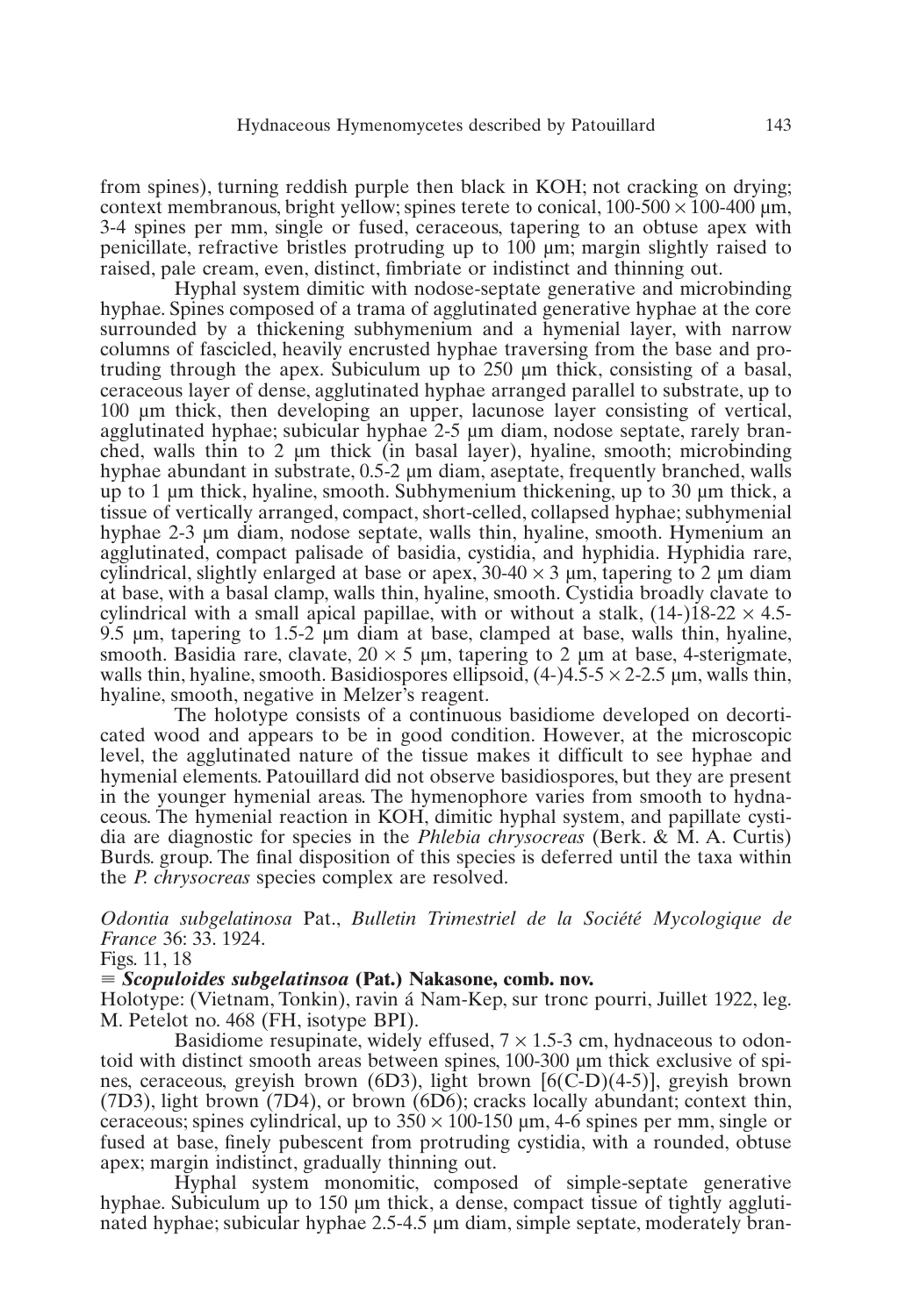ched, agglutinated, walls up to 2 um thick, hyaline, smooth. Subhymenium not observed. Cystidia of two types: (1) tramal cystidia (pseudocystidia) embedded in spines and subiculum, narrowly clavate with an obtuse apex or fusiform with an acute apex,  $50-70 \times 7-8$  µm, with long stalks tapering to 2-3 µm diam at base, simple septate at base, walls up to 2.5 µm thick, hyaline, encrusted with hyaline crystals at distal end; (2) metuloid hymenial cystidia developed in subhymenium and curving into hymenium, protruding up to 10 µm beyond hymenium, clavate to broadly fusiform with acute or rounded apices,  $25-40 \times 5.5-8$  µm, up to 20 µm wide including encrustations, tapering to 2-3 µm diam at base, simple septate at base, walls up to 2.5 µm thick, hyaline, encrusted with adherent, coarse, hyaline crystals. Basidia not observed. Basidiospores rare, scattered, ellipsoid,  $2.7 - 3 \times 1.3 - 1.3$ 1.8(-2) µm, walls thin, hyaline, smooth, negative in Melzer's reagent.

The holotype and isotype specimens consist of three and four rectangular pieces, respectively, on decorticated wood and are in good condition although no basidia were observed. The ceraceous basidiome, spiny hymenophore, simple septate generative hyphae, metuloid cystidia, and small basidiospores indicate that *O. subgelatinosa* is congeneric with *Scopuloides.* The basidiospores in *S. subgelatinosa* are significantly smaller than those in *S. rimosa* (Cooke) Jülich and *S. hydnoides* (Cooke & Massee) Hjortstam & Ryvarden.

*Radulum calceum* Pat., *Bulletin Trimestriel de la Société Mycologique de France* 15: 20. 1899.

Figs. 12, 13, 19

**=** *Trechispora nivea* **(Pers.) K. H. Larsson**, *Symbolae Botanicae Upsalienses* 30: 110. 1995.

Holotype: (Guadeloupe), sur le tronc pourri d'un *Andira racemosa*, 18 Mais 1898, Camp Jacob, (leg. Duss) no. 575 (FH).

Basidiome resupinate, appressed, widely effuse, soft, fragile, hydnaceous with extensive smooth, fertile, felty areas among spines, up to  $200 \mu m$  thick excluding spines, pale yellow (4A3), with a few thin hyphal cords traversing beneath subiculum, spines conical, up to  $1 \times 0.3$  mm, 5-6 per mm, single, terete to spathulate, fused at base or throughout length, then tapering gradually to apex, apex obtuse or rounded; margin not observed.

Hyphal system monomitic, composed of nodose septate generative hyphae. Hyphal cords up to 180 µm diam, consisting of parallel hyphae 1.5-5 µm diam, often ampullate, sparingly branched, walls hyaline, thin, encrusted with numerous druses. Spine trama composed of a central core of parallel hyphae that is surrounded by thin subhymenial and hymenial layers, often with embedded clusters of hyaline crystals at the base of spines; terminal hyphae at apex slightly differentiated, 1.5-2 µm diam, contorted, knobby, walls thin, hyaline, smooth. Subiculum up to 150 µm thick, composed of two parts, lower subiculum a loose array of hyphae arranged parallel to substrate, up to 100 µm thick, then hyphae becoming more or less vertical, forming a loose, open tissue up to 50 µm thick; subicular hyphae 1.5-3.5 µm diam, nodose septate, moderately branched, with occasional H-connections, walls up to  $1 \mu m$  thick, hyaline, smooth with occasional tiny warts, often encrusted with spherical clusters of hyaline crystals, 4-7 µm diam. Subhymenium a dense tissue of vertically arranged hyphae, up to 25  $\mu$ m thick; subhymenial hyphae 2.5-4 µm diam, nodose septate, short-celled, frequently branched, walls thin, hyaline, smooth. Hymenium up to 20 µm thick, a dense palisade of basidia. Basidia cylindrical with a median constriction,  $9-13 \times 3.5-5$  µm, tapering to 2-2.5 µm diam at base, with a basal clamp connection, 4-sterigmate.